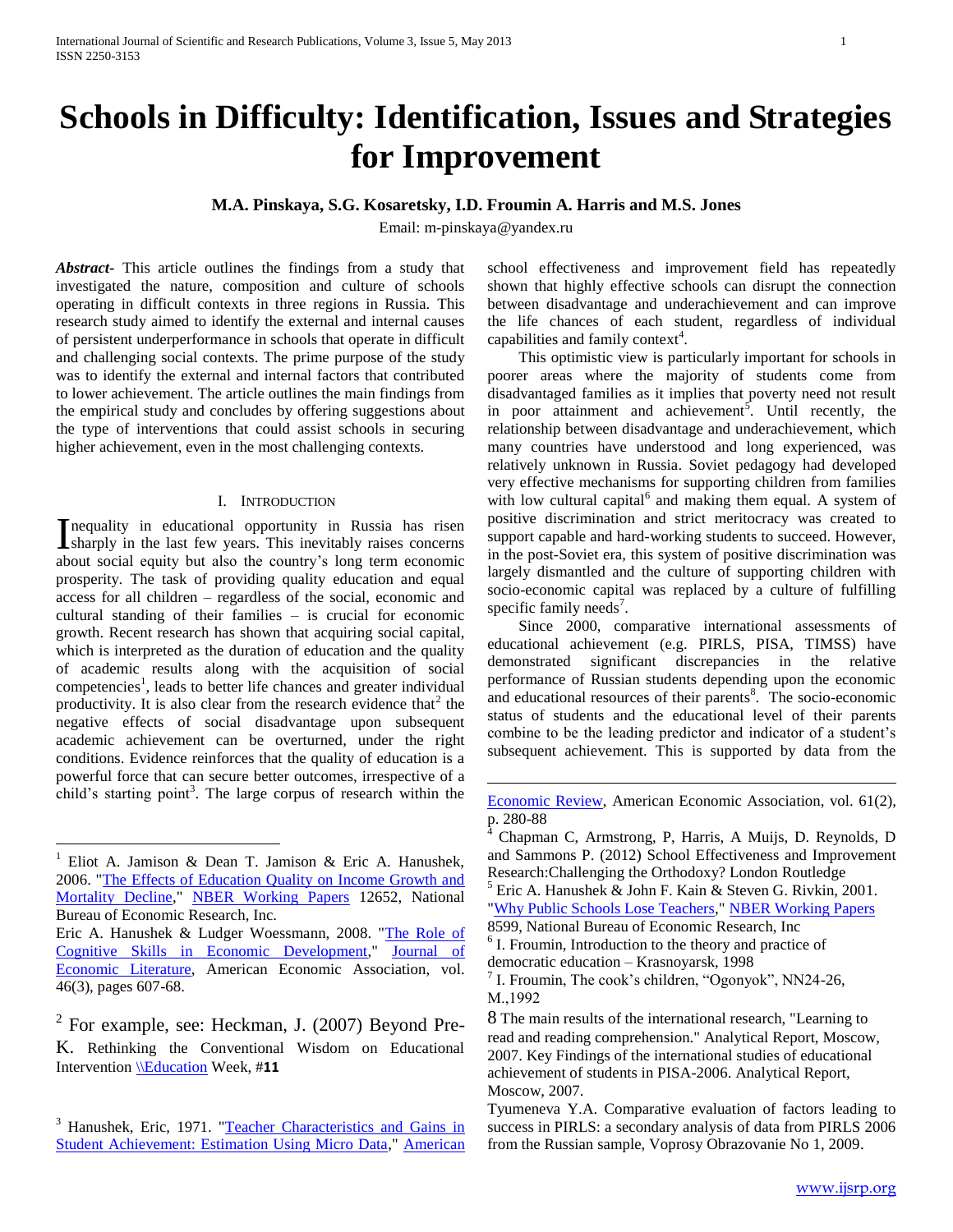Universal State Exam (USE) that shows how graduates of more affluent city schools achieve higher scores in Russian, computer science and English $\degree$ . As a consequence, these students will have better chances to continue their education and will be more competitive on the job market, as these skills are still in high demand.

 So what are the implications from the current evidence about the underperformance of certain groups of students in Russia? Is it the case that Russian schools are no longer proficient in raising the aspirations of children from families with low social and cultural capital? The data shows that if students from lower income families were equally distributed across all schools, and if all schools were equally effective, it would still mean that social and cultural status would remain powerful determinants of underachievement. However, while cultural and social factors are influential, the fact remains that the quality of schooling can significantly reduce the impact of poverty on subsequent educational attainment.

 In 2002 a World Bank's project "Reform of the Education System' was based on the simple but powerful idea that schools are different from one another, not just in their results, but in the quality of education they provide as well. In other words, there is significant variation in the quality of education across schools. This study concluded that the following barriers to achievement were commonplace:

 the dependence of a child's possibilities on the social status of his or her parents and their education, on the family's economic standing, on the fact that the child happened to grow up in a village or in a city, in proximity or far from a good school… The children from a humble upbringing are pushed into the "cheap" schools. There is an actual worsening level of education for these young people… This is a sore spot. This is where inequality arises and is then cemented; it starts here and continues through generations – reproduction and entrenchment of social differentiation<sup>10</sup>.

 A large scale analysis of USE results confirmed this conclusion and highlighted that graduates of gymnasiums and lyceums performed better than those who graduated from public  $schools<sup>11</sup>$ . Moreover, the research found that graduates of public schools take fewer elective exams and are thus are much less focused on receiving a higher education than are students with higher socio-economic status $12$ . In the regions, we found that

 $\overline{a}$ 

11 FIPI Results of the Universal State Exam (May-June 2007, May-June 2008), Moscow, 2007, 2008.

87% of students with low USE scores were concentrated in 18% of schools in which very few students acquired a high score. A deeper analysis of quality indicators supports the hypothesis that there are groups of schools in Russia with consistently weak educational results (a more detailed analysis of the grouping of schools by level of academic results is provided below).

 Our research explored the social composition and cultural potential (of the family) of the children studying at these schools and confirmed the children from the poorest layers and marginalized groups of society attended these schools. Consequently, this study aimed to identify a set of external and internal causes of persistently deteriorating academic results at schools that operate in difficult social contexts, and to develop strategies based on our findings to overcome this inequality.

The following hypotheses guided the work of the research team from the Moscow Higher School of Economics:

- The external causes of consistent school underperformance reside in the socio-economic factors that affect the school context;
- The internal causes of consistent school underperformance reside in the quality of administration, teaching and school culture;
- The model of "effective schools" <sup>13</sup> which has guided many international school improvement programmes could potentially be used to ameliorate the underperformance.

## II. PROJECT METHODOLOGY

 The research methodology was based on the model of effective schools identified in the literature and a field study was conducted to identify potential deficits in such aspects of schooling as:

- administration;
- teaching;
- school culture.

 A comprehensive set of data collection methods was developed and subsequently deployed which included methods of sociological research and pedagogical evaluation:

- semi-structured interviews with the administration, teachers and parents of the selected schools;
- classroom observation and evaluations of the quality of teaching;
- student surveys;

 $\overline{a}$ 

- analysis of school records;
- analysis of the quality of the educational process.

<sup>9</sup>V. Sobkin, D. Adamchuk. Y. Kolomiets. I. Likhanov. A. Ivanova. Sociological research on USE results. Presentation. 2009.

G. Kovalena. Universal State Exam in the system of evaluating education quality. Presentation. ISMO RAO. 2009.

<sup>10</sup> D.Vakhstain, D. Konstantiovsky, D. Kurakin. Between two waves of monitoring (2007-2008). Trends in education development: 20 years of reform, and now what? Moscow, Universitetskaya Kniga, 2009, pp 164-165.

<sup>12</sup> V Sobkin, D. Adamchuk, Y. Kolomiets, I Likhanov, A. Ivanova. Social study of USE results, Presentation at the academic seminar of the HSE Institute of Educational Studies "Research and developments in the sphere of education", Moscow, 2010.

<sup>&</sup>lt;sup>13</sup> Mortimore Peter. The road to improvement. Reflections on school effectiveness. – Swets&Zeitliner Publishers, 1998.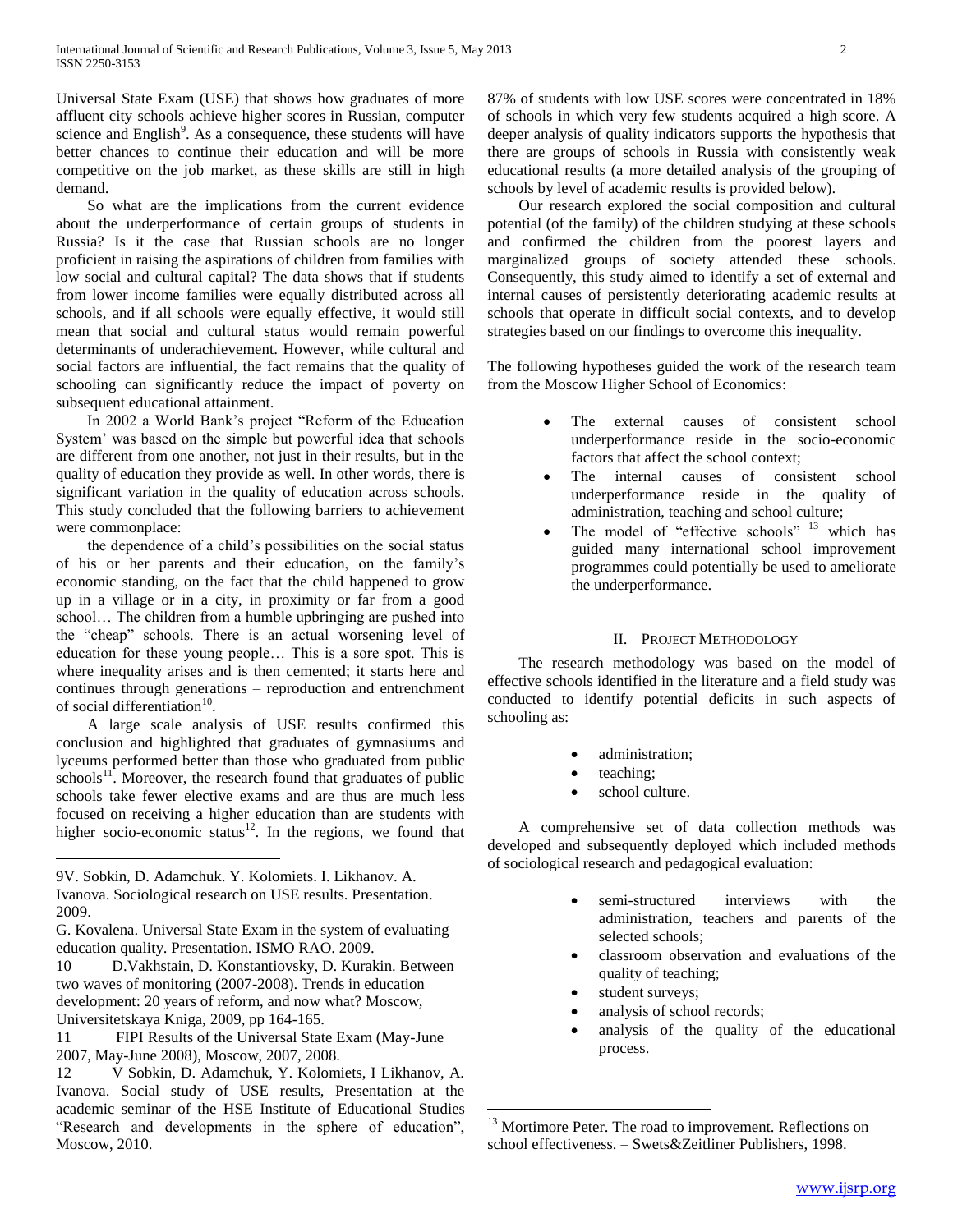The study took place in three regions of Russia that differ significantly in terms of geography, demographics and socioeconomic characteristics. A statistical analysis was undertaken based upon data from around 1,500 educational institutions in these three regions. The sample for the field research comprised 22 schools that all operate in difficult social contexts but divided by academic achievement into two groups: strong and weak. It is important to now explain these terms as they will be used throughout the article.

*Consistently weak schools* are those that have demonstrated consistently worse academic performance than other schools over a sustained period (i.e. one school falls into the weak category for three years in a row).

*Consistently strong schools* are those that demonstrated consistently high academic results in all categories for three consecutive years. As previously mentioned, we analyzed education performance using a range of indicators and to assign types we used an SPSS two-step cluster analysis which allowed us to include in our analysis both continuous and discrete variables, and to effectively work with large amounts of data. For the next step of defining the difference between the two categories of consistently strong and weak schools, we employed an analysis of variance. To identify variances, an analysis was performed on a host of variables that characterize schools. These were broken up into several concepts:

- Finance
- Material and technical support
- Staffing
- Special training
- Social context

 This analysis helped the research team to understand what types of problems are common for schools with consistently

weak results and to ascertain whether underperformance is caused by internal school issues or are more related specific to students and their families.

#### III. RESULTS

 The empirical results are presented by region with the findings from the largest of the regions outlined initially. This was based on the most comprehensive database of more than 1,000 educational institutions. In forming a model of a successful school based on results in this region, four groups of schools were identified. The smallest group comprised statistical outliers (i.e. schools that did not fit into any of the other three statistical clusters). For the most part, every school in this group is a special case that should be examined separately. There is little point in looking at central trends for them, as the dispersion within the group is extremely high. Nonetheless, averages for this group are provided to present the full picture. Schools were separated into clusters based on the following concepts (groups of indicators):

- $\checkmark$  USE results;
- $\checkmark$  results of administrative testing (AT);
- $\checkmark$  student performance indicators;
- GPA breakdown.

 The size of the clusters over three years is presented below in Table 1. It is important to note that the number of weak schools in the first two clusters increased sharply in 2010. In other words, despite the general trend of *improving USE results* (an increase in average score and decrease in the number of failing scores), the number of schools that demonstrated *belowaverage results increased*.

| <b>Cluster</b>    | 2008 | 2009 | 2010 |
|-------------------|------|------|------|
| Outliers          | 7%   | 3%   | 1%   |
| Weak schools      | 29%  | 26%  | 36%  |
| Problems with USE | 25%  | 24%  | 30%  |
| Strong schools    | 21%  | 18%  | 17%  |
| No data           | 18%  | 29%  | 16%  |
|                   |      |      |      |

#### **Table 1. Size of groups, 2008-2010.**

 Table 2 shows detailed characteristics of the clusters in 2010. Considering the profile of clusters in one year is sufficient to understand the differences between them. The average value in other years depends on general trends, and the differences between clusters remain the same.

#### **Table 2. Cluster profiles, 2010.**

| <b>Characteristic</b>        | <b>Schools</b><br><i>performance</i><br>problems | with Schools<br>with<br>problems<br>on<br>the USE | <b>Strong</b><br>schools | <b>Outliers</b> |
|------------------------------|--------------------------------------------------|---------------------------------------------------|--------------------------|-----------------|
| Average USE score in Russian | 60                                               |                                                   |                          |                 |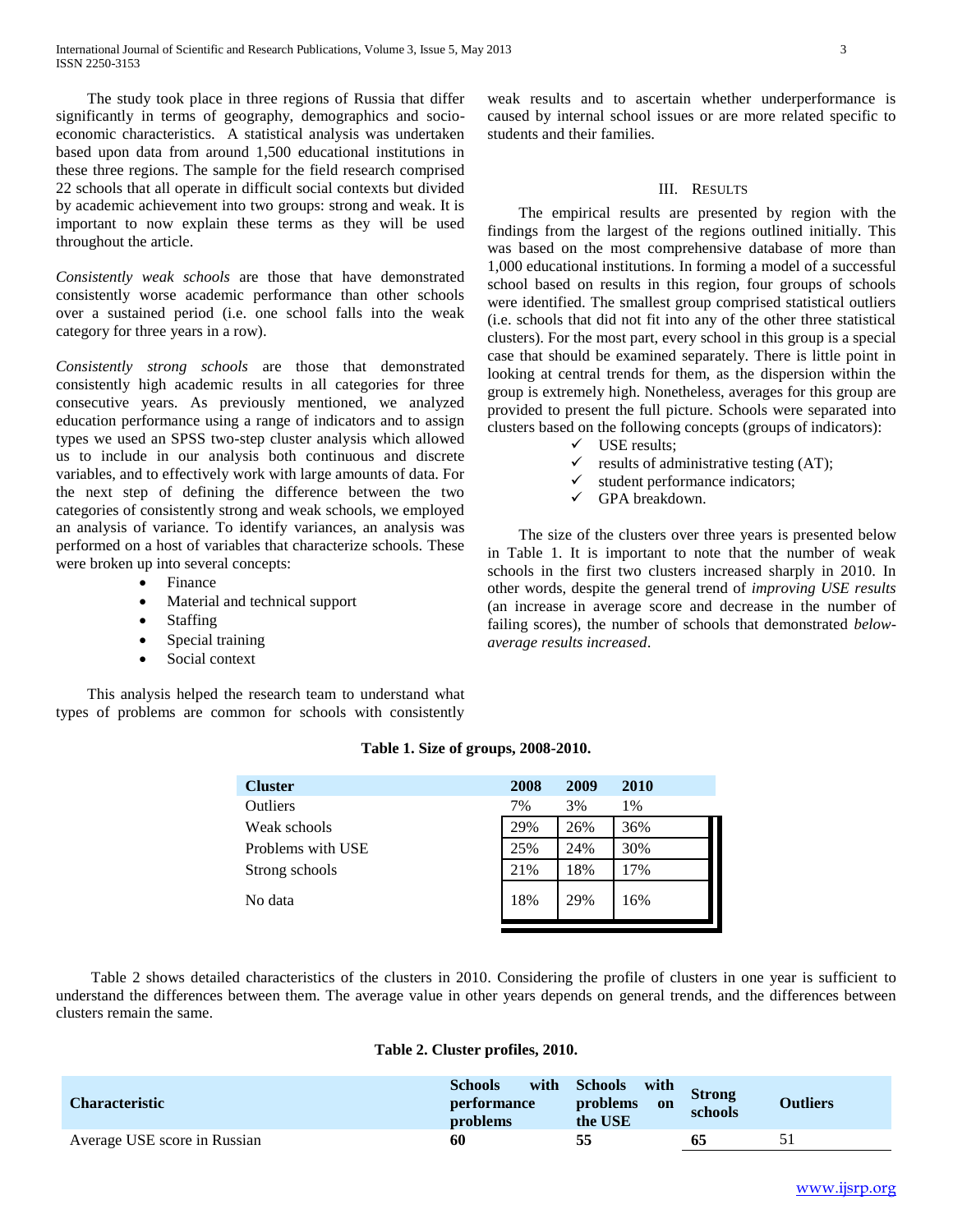| Average USE score in math                                                                | 44      | 40      | 51      | 34   |
|------------------------------------------------------------------------------------------|---------|---------|---------|------|
| Share of unsatisfactory USE scores in Russian                                            | 0.5%    | 1%      | 0.1%    | 14%  |
| Share of unsatisfactory USE scores in math                                               | 1%      | 2%      | 0.3%    | 23%  |
| Difference between highest and lowest USE scores in<br>Russian                           | 40      | 29      | 42      | 31   |
| Difference between highest and lowest USE scores in<br>math                              | 46      | 34      | 51      | 35   |
| Share of students that scored 4 or 5 on administrative tests<br>in Russian               | 5%      | 6%      | 7%      | 10%  |
| Share of students that scored 2 on administrative tests in<br>Russian                    | $0.6\%$ | $0.2\%$ | $0.2\%$ | 1.3% |
| Share of students that scored 4 or 5 on administrative tests<br>in math                  | 6%      | 7%      | 8%      | 9%   |
| Share of students that scored 2 on administrative tests in<br>math                       | $0.5\%$ | $0.2\%$ | $0.1\%$ | 1.0% |
| Share of students with 4 or 5 in primary school                                          | 41%     | 43%     | 53%     | 36%  |
| Share of students with 4 or 5 in secondary school                                        | 32%     | 33%     | 45%     | 30%  |
| Share of students with 4 or 5 in high school                                             | 32%     | 32%     | 47%     | 32%  |
| Share of students that repeat grades in primary school                                   | $0.7\%$ | $0.3\%$ | $0.1\%$ | 3.5% |
| Share of students that repeat grades in secondary school                                 | $0.6\%$ | $0.2\%$ | $0.1\%$ | 2.7% |
| Share of secondary school graduates that receive<br>diplomas without a single score of 3 | 24%     | 28%     | 37%     | 25%  |
|                                                                                          |         |         |         |      |

Share of high school graduates that receive diplomas  $\begin{array}{|l|l|l|l|l|} \hline \text{state of high school galaxies that receive uppoints} & 32\% & 33\% & 49\% & 27\% \hline \end{array}$ 

## **External variables**

## **Type of school**

| Public high school                                                | 78% | 89% | 29% | 93% |
|-------------------------------------------------------------------|-----|-----|-----|-----|
| Public high school with in-depth study of a particular<br>subject | 10% | 6%  | 18% | 0%  |
| Gymnasium                                                         | 8%  | 2%  | 33% | 7%  |
| Lyceum                                                            | 4%  | 3%  | 20% | 0%  |
| Share of schools with very few students                           | 2%  | 7%  | 0%  | 43% |
| <b>Type of locality</b>                                           |     |     |     |     |
| City                                                              | 76% | 50% | 89% | 21% |
| Village                                                           | 24% | 50% | 11% | 79% |
| <b>Number of students</b>                                         | 538 | 348 | 731 | 183 |

 We named cluster 1 -"*Schools with performance problems*". This has been the largest cluster for three consecutive years. Schools in this category demonstrate below-average results in all indicators except for the USE. Three quarters of these are urban schools, usually with a large number of students (538 on average), but there are a few very small schools (2%). Most are public schools, but there is a rather large share of gymnasiums and lyceums. There are fewer schools in the second cluster, "*Schools with problems on the USE*". The schools are also smaller in size (348 students on average) and there are more very small schools (7%). Half of the schools in this group are located in rural settings, and 89% of schools in the cluster are public schools. The main difference between this cluster and the first is in *USE results*, which are much lower here than in the other two groups. The average USE score is 40 in math and 55 in Russian. Although the share of 2s is average here, low scores still dominate and there are almost no high scores and there is little variance in the scores. The low level of achievement is

confirmed by the low share of students that receive 4s and 5s in secondary and high school, and students without a single 3 in the GPA breakdown of their diploma.

 The third cluster is "*Strong schools*". These demonstrate above-average results across the board. They are the largest schools with an average number of students of 731. There are no very small schools in this cluster, and most are located in cities (89%). Public schools account for just 29% of this cluster, while 33% of schools are gymnasiums, 18% are schools with in-depth study of a particular subject, and 20% are lyceums.

 The next stage of the analysis was to identify consistently strong and weak schools. For this, clustering was reproduced for 2008 and 2009, and clusters of schools were compared for the three consecutive years.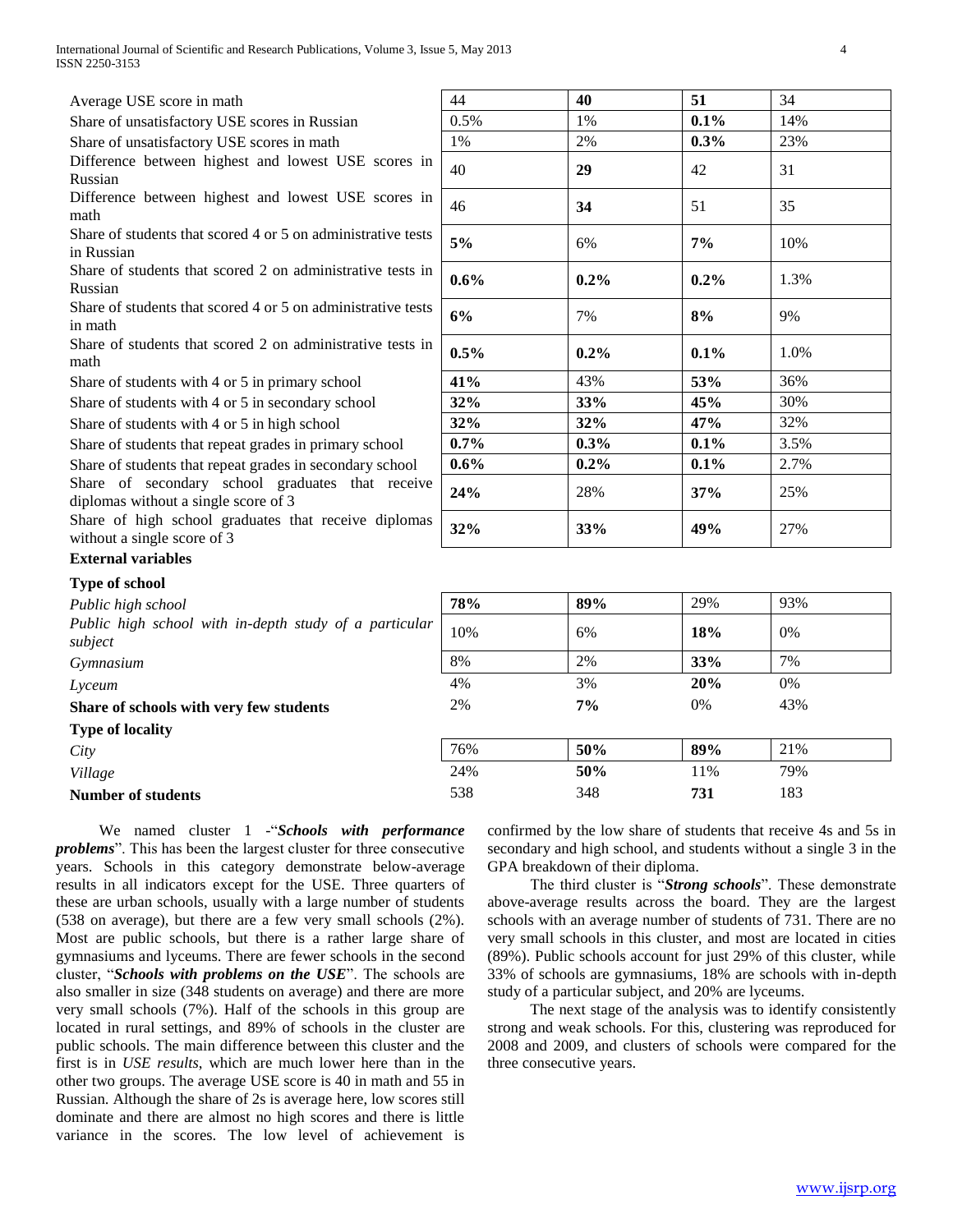

 *Consistently weak* schools (30%) in this case are those that encountered the same problems in various years (from year to year, they end up in the same cluster). In Chart 2, we see that this group has a similar number of schools with poor academic performance and problems on AT (52%) and schools with problems on the USE (48%). *Fluctuating weak* schools (13%) demonstrate different problems in different years. Nonetheless, some of the problems inherent in the weak cluster are present in these schools every year.

 *Consistently strong* schools (12%) demonstrate unwaveringly good results in all variables. *Fluctuating strong* schools (17%) are those that had strong results in some year (or years), but had problems on some indicators. We identified several trends of strong schools (Graph 3): declining success, increasing success and fluctuating success. The largest share in this group is comprised of schools with declining success (55%), i.e. schools that demonstrated good results in one or two years, but that then declined to fall into one of the weak clusters. Schools with increasing success (22%) started out with belowaverage results, but then improved to be pushed into the group of strong schools. A *lack of trend* indicates that it was impossible to put the school into one of the clusters for two or even three years in a row due to a lack of data in the indicators being examined.

**Graph 2. Breakdown of consistently weak schools**



**Graph 3. Trends in the group of fluctuating strong schools**



 The leading trend is declining success. Overall, the dynamics of academic success suggest that a sufficiently large proportion of schools are weak – either consistently or sporadically.

 It is worth taking a separate look at the educational institutions that find themselves in the most precarious situations. In our statistical analysis, we identified schools that were responsible for more than 60% of unsatisfactory scores on the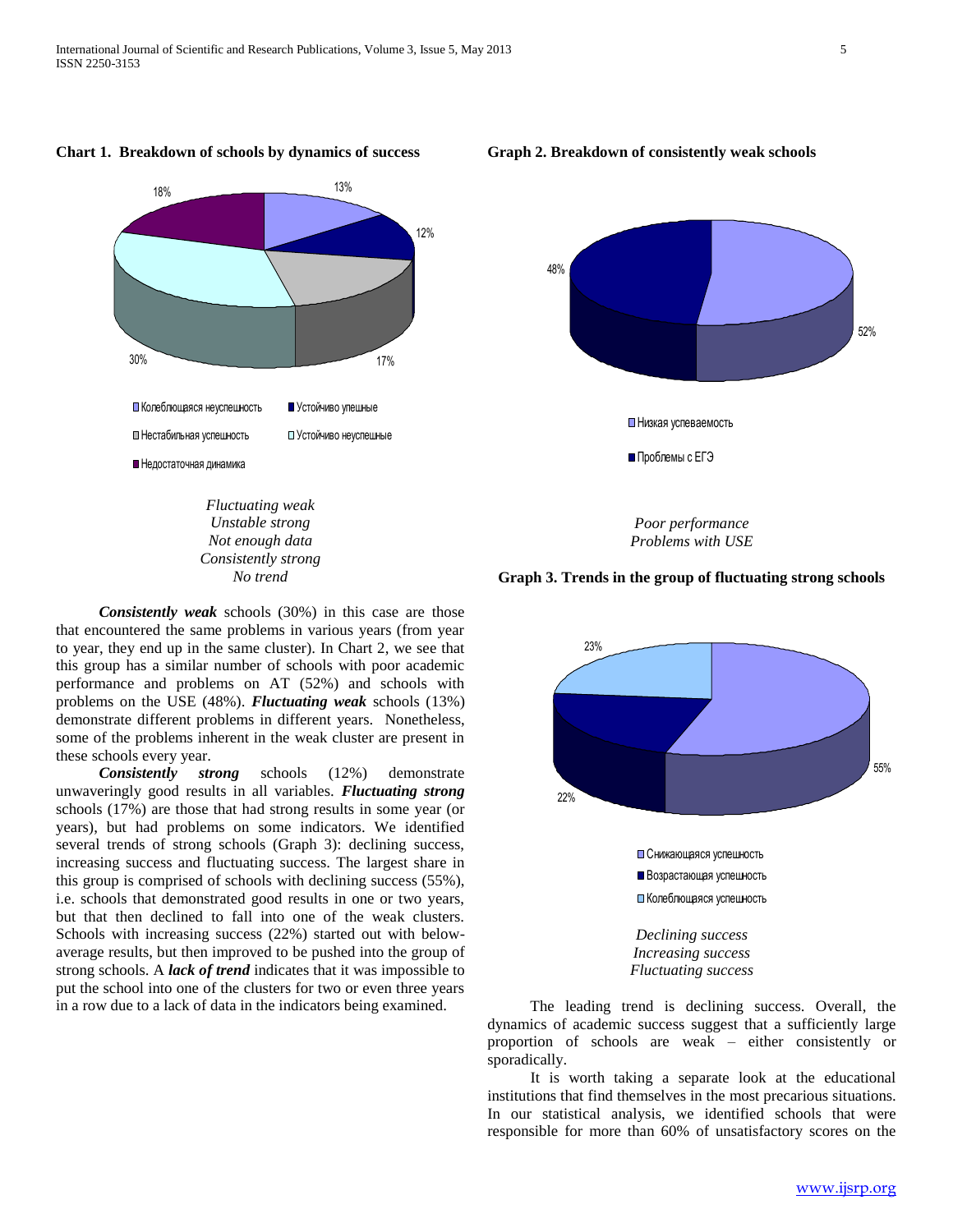USE in this region, and then defined the "most disadvantaged" (i.e. those at which students received unsatisfactory scores on the USE in Russian and math over three years). These schools account for 1% of all educational institutions in the region. Their indicators differ significantly from the average of the group of weak schools discussed above. The "most disadvantaged" combine problems on the USE with poor academic results: the number of students with 2s and the overall average score is lower than in the "schools with problems on the USE" group, and the proportion of students with grades of 4 and 5 is below the average of the "schools with performance problems" group. In other words, the issue of poor academic results is systemic for these schools.

 For comparison, we then looked at the most successful region among those we studied. A statistical analysis of 200 schools' results on the USE in this region shows three distinct types of educational institutions: schools with high, average and low results.

| Table 3. Size of groups, 2007-2010 |      |      |      |      |  |  |  |
|------------------------------------|------|------|------|------|--|--|--|
| <b>Cluster</b>                     | 2007 | 2008 | 2009 | 2010 |  |  |  |
| Average results                    | 35%  | 30%  | 29%  | 39%  |  |  |  |
| High results                       | 36%  | 35%  | 36%  | 31%  |  |  |  |
| Low results                        | 12%  | 17%  | 14%  | 5%   |  |  |  |
| No data                            | 17%  | 19%  | 21%  | 25%  |  |  |  |

 Only in 2010 did the number of weak schools decrease and the number of average schools increase. This improvement was due to positive trends in USE results, or, more precisely, a sharp drop in the number of unsatisfactory scores. It is safe to assume that more complete data on various academic indicators would paint a more ambiguous picture. Unfortunately, the quality of available data in this region made it impossible to consider a number of important indicators.

 Table 4 shows a detailed breakdown of clusters of schools in the region in 2010. Considering the profiles of clusters in one year is sufficient to understand the differences between them. The average value in other years depends on general trends, and the differences between clusters remain the same.

#### **Table 4. Cluster profiles, 2010**

| <b>Characteristic</b>                         | Low results | <b>Average results</b> | <b>High results</b> |
|-----------------------------------------------|-------------|------------------------|---------------------|
| Average USE score in Russian                  | 52          | 58                     | 65                  |
| Average USE score in math                     | 33          | 41                     | 51                  |
| Highest USE score in Russian                  | 75          | 73                     | 86                  |
| Highest USE score in math                     | 56          | 61                     | 74                  |
| Lowest USE score in Russian                   | 36          | 44                     | 49                  |
| Lowest USE score in math                      | 11          | 25                     | 28                  |
| Share of unsatisfactory USE scores in Russian | 12%         | 0.1%                   | 0%                  |
| Share of unsatisfactory USE scores in math    | $11\%$      | 0.2%                   | $0\%$               |

| Type of school                                                    |       |     |     |  |
|-------------------------------------------------------------------|-------|-----|-----|--|
| Public high school                                                | 92%   | 99% | 76% |  |
| Public high school with in-depth study of a particular<br>subject | 8%    | 0%  | 13% |  |
| Gymnasiums                                                        | 0%    | 1%  | 6%  |  |
| Lyceums                                                           | $0\%$ | 0%  | 5%  |  |
| Share of ungraded schools                                         | 9%    | 32% | 4%  |  |
| <b>Type of locality</b>                                           |       |     |     |  |
| City                                                              | 58%   | 49% | 78% |  |
| Village                                                           | 42%   | 51% | 23% |  |
| <b>Number of students</b>                                         | 234   | 292 | 563 |  |

 *Schools with low results* had the lowest scores across all indicators included in the analysis. The *average scores on Russian and math* for these schools were 52 and 33, respectively. The *highest score on Russian* (75) was better than at schools with average results, but well below that of the third group. The lowest score in both subjects was significantly below that in the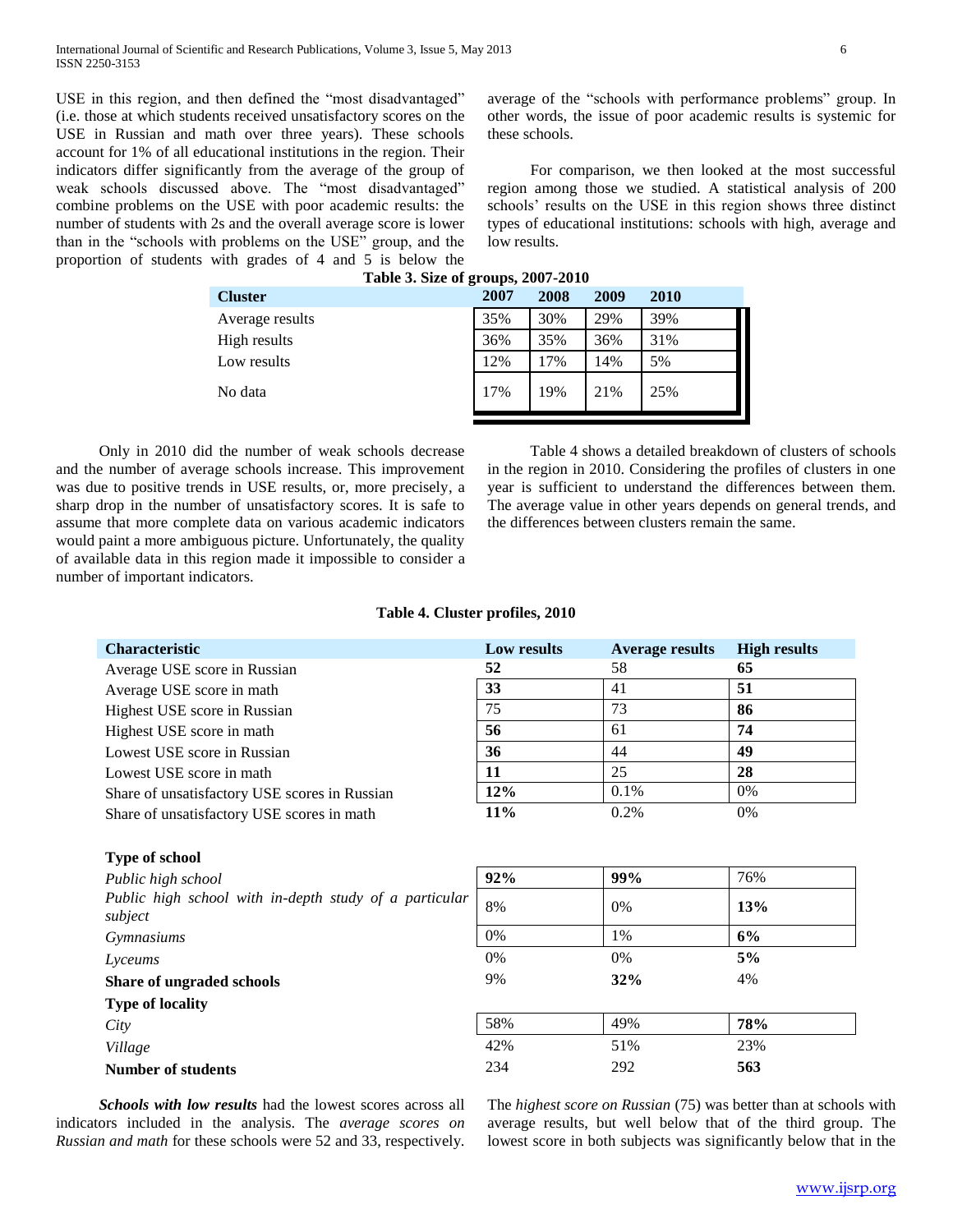other two groups, the lowest score in math being less than half that for average schools. The *share of unsatisfactory scores* on the USE for both subjects was much higher at 12% for Russian and 11% for math.

 This group includes the smallest schools with an average number of students of 234. But the percentage of very small schools is average (9%), though this number has increased in some years. The split between rural and urban schools again differs in each year, but the overall ratio between them for the cluster is more or less even. The vast majority of schools in the group are public secondary schools.

### IV. CONTEXTUAL ANALYSIS

 In the next stage of the study, we attempted to answer the question of what causes a steady decline in results for one school and the continued success of another. We examined the differences between groups of consistently weak and consistently strong schools. This involved a dispersion analysis of the social aspects of schools and various indicators of their operation. We started by looking at a school's staffing, analyzed based on data from over 1,000 schools in the first region.

 In the group of **strong schools**, the share of *teachers with the highest qualifications* (55%) and the share of schools that have *special education teachers* (36%) are much higher than in the other two groups. At the same time, these schools have a lower share of teachers of the first (22%) and second (15%) level of qualification, and young teachers (3%). Overall, the staff in this class of schools can be considered to be of a higher quality.

 The group of schools with problems on the USE differs from this position greatly. In these schools, the share of teachers with higher education (84%) and of the highest qualifications (34%) is much lower. Moreover, there are fewer educational psychologists (51%) and special education teachers (6%).

 As expected, the most significant parameter on which schools differ from one another is characteristics of their **population**. We analyzed the impact of features of the student body on schools' academic results based on information in the social composition of educational institutions, collected in two of the three researched regions. Analyzing this data uncovered significant variation between clusters of schools. Schools with low results scored much higher on the indicators "*share of students for whom Russian is not their native language*" and "*share of families in which one (the only) or both parents are unemployed*", and much lower on the indicator "*relative number of families in which both parents have college degrees*". The cluster of strong schools scored much higher on the indicator "*relative number of families in which both parents have college degrees*", and lower on the indicators "*relative share of singleparent families*" and "*share of families in which one (the only) or both parents are unemployed*". The research found that students in the strongest schools are more likely than those at weak schools to live in well-furnished apartments (88% versus 45%) and are less likely to live in in private sector accommodation (8% versus 38%).

 In summary, that data analysis allowed us to reach the following conclusions:

- Schools with consistently high results have the most favorable social contexts.
- Schools with consistently low results have the highest percentage of non-native Russian speaking students.
- Schools with weak academic results have more students whose parents are out of work and do not have college degrees.

 As far as staff and other school resources are concerned, the analysis showed that the schools that have a more challenging student population also have:

- Less qualified staff.
- Fewer Library resources.
- Less funds for equipment.
- Lower share of the budget spent on teacher salaries.

 In the next stage of the study we focused on the conditions that contributed to high or low academic performance in all the schools we studied. The following is a summary of the main findings.

#### V. CONDITIONS THAT INFLUENCE SCHOOL PERFORMANCE

 Our analysis showed a fall in enrollment in almost all low performing schools over the last three years. This is more likely to be a consequence of schools losing out to the competition, which is accompanied by negative selection – stronger students leave for better schools and weaker and problem students enter, which further weighs on the school's academic results. In this difficult situation, problems with staff inevitably arise. We found that in underperforming schools there was a lack of highly qualified teachers, most being pre-retirement age, and, in most cases, a lack of motivation among teachers to improve outcomes.

 The schools we studied (excluding the largest ones) did not have the necessary specialists to support the needs of the student body. In certain cases only had the budget to pay one or a part-time special education teacher, but this money was often split between regular teachers. In isolated rural schools, there is a significantly limited choice of specialists and they are hard to replace if they leave. Moreover, these schools' negative reputations make it hard for them to attract qualified specialists.

 The analysis showed that the parents of this student population, as a rule, do not allow the schools to use their resources to help deal with operational and developmental issues (in particular, we saw no examples of parents playing an active role in school boards or even parent committees). There were very few cases of teachers being asked to work as tutors. Schools are generally operating under conditions in which there is no general interest in education from the side of parents. Most are not involved in the educational process and while there is a minority that has the resources they often "vote with their feet".

 Our analysis led us to conclude that the organization of the educational process in the underperforming schools and the lack of resources were two important reasons for their failure. For the vast majority of students in all the educational institutions we studied, school is the only place of education therefore it is critically important that their time at school is optimized. But additional educational experiences that these schools offer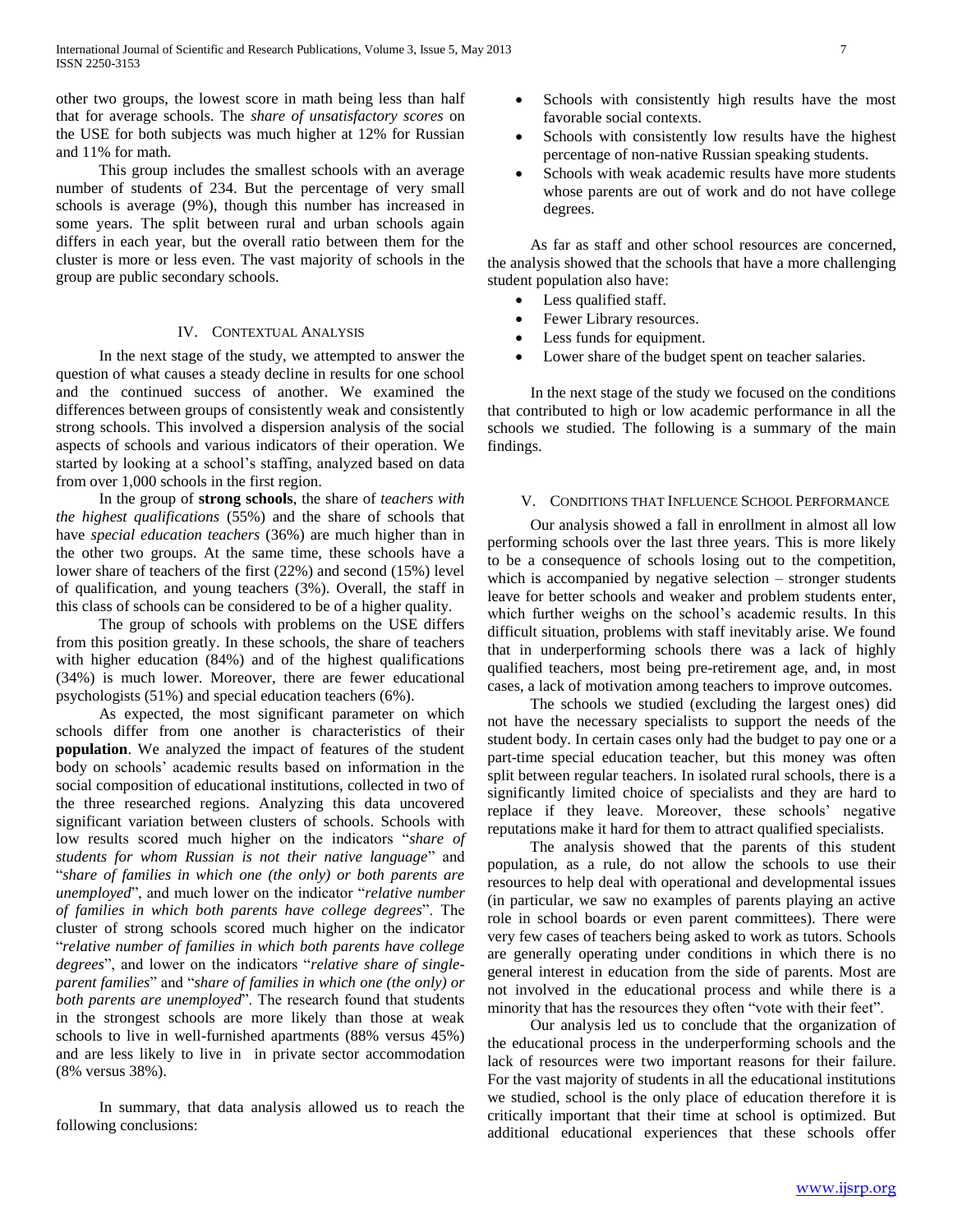students after regular classroom hours are over are often limited to sports and art classes (no more than two or three, usually). This is true for all the underperforming schools we studied. In addition, there were no regular classes for the most interested students or elective subjects, nor was there permanent extracurricular study or tutoring for weaker students. By teaching students from disadvantaged families, the school often takes on the function of family care and nurturing of students thus playing the role of guardian and mentor. Very frequently, this fact alone restricts a school's ability to give students a chance to succeed and compete, as they are concentrating on nurturing rather than learning.

 To summarize, it is important to underline that the main cause of underperformance is the fact that the schools are located in challenging social contexts and as a result they encounter more

problem students, do not have the necessary resources to deal with the range of problems they face. However we encountered schools that are under the same challenging conditions as others and working with just as complicated a student population but that demonstrate much better results and successfully compete with schools that operate in more advantageous environments. So why are these schools successful?

### VI. EFFECTIVE SCHOOLS IN CHALLENGING CONTEXTS

 The table below shows data on the characteristics of the student population and staff of three schools that we studied in three different regions.

#### **Table 5. Contextual characteristics of schools with strong results**

| <b>Educational</b><br>institution | <b>Numbe</b><br>of<br>student<br>S | $\frac{0}{0}$<br>Single-<br>parent<br><b>families</b> | $\frac{0}{0}$<br><b>Parents</b><br>with college<br>degrees | $\frac{0}{0}$<br>families<br>with<br>many<br>children | $\frac{6}{9}$<br>Workin<br>g-class<br>families | $\frac{0}{0}$<br>Poor<br>and<br>socially<br>unprotected<br>families и | $\frac{0}{0}$<br><b>Families</b><br>the<br>from<br>risk<br>group | % Teachers<br>with<br>the<br>highest<br>qualificatio<br>$\mathbf{n}$ s |
|-----------------------------------|------------------------------------|-------------------------------------------------------|------------------------------------------------------------|-------------------------------------------------------|------------------------------------------------|-----------------------------------------------------------------------|------------------------------------------------------------------|------------------------------------------------------------------------|
| School #1                         | 235                                | 26                                                    | 14                                                         | Q                                                     | 58                                             | 30                                                                    | 4.5                                                              | 16                                                                     |
| School #2                         | 134                                | 27.5                                                  | 12.5                                                       | 6                                                     | 51                                             | 50.5                                                                  | 4.4                                                              | 38.8                                                                   |
| School #3                         | 289                                | 40                                                    |                                                            |                                                       | 60                                             | 23                                                                    | 1.6                                                              | 21                                                                     |

 These schools have successfully coped with the difficulties of educating the most challenging students from disadvantaged, poorly educated families even though they have a low number of teachers with the highest qualifications. These schools all hold high positions in the rankings based on the USE results, have fared well in academic competitions, including high-level ones, and are actively involved in project activities. The table below shows USE results from these schools.

| School                             |      | Average score in Russian |      | Average score in math |  |
|------------------------------------|------|--------------------------|------|-----------------------|--|
|                                    | 2009 | 2010                     | 2009 | 2010                  |  |
| School #1                          | 65   | 67.5                     | 44   | 53                    |  |
| <b>Average score in the region</b> | 58   | 60                       | 44   | 43                    |  |
| School #2                          | 64   | 68                       | 50   | 55                    |  |
| <b>Average score in the region</b> | 58.6 | 60                       | 41.6 | 44                    |  |
|                                    |      |                          |      |                       |  |
| School #3                          | 68.8 | 58.5                     | 54.5 | 40.7                  |  |
| <b>Average score in the region</b> | 59.4 | 59.3                     | 44   | 41.5                  |  |

#### **Table 6. USE results of schools in the study**

 The results, with just one exception (School #3, 2010 USE) are significantly higher than the average for the region in which the school is located. As our field research shows that a "chance at success in life" is the result of a goal-oriented and consistent educational strategy that determines and directs all aspects of school life and the actions of each teacher. We suggest that there are three basic elements of this strategy.

 The first is the absolute **priority of high educational achievement and high expectations of teachers** for all their students. Understanding that students are often not well prepared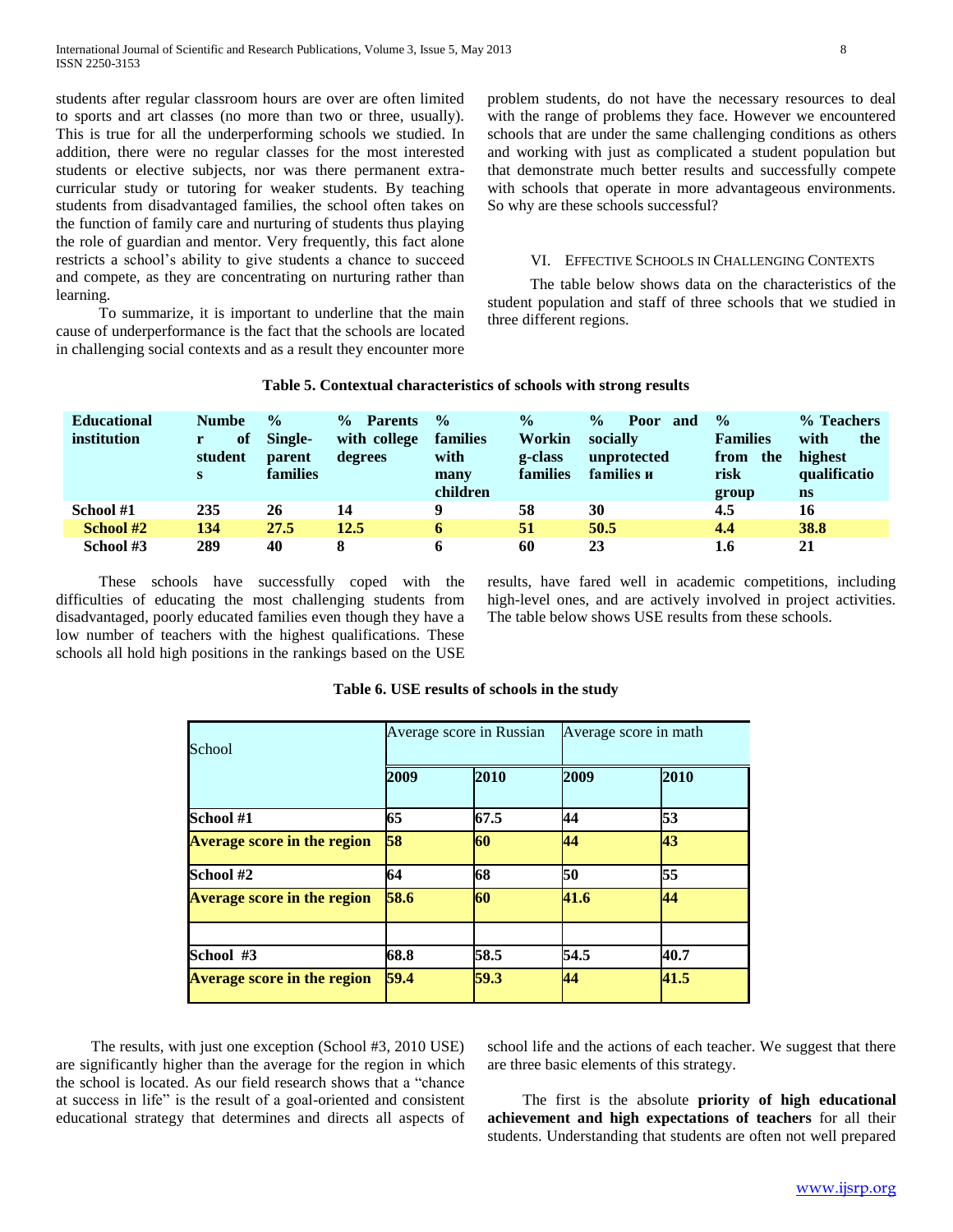for school, have problems studying and do not receive support at home, teachers in these schools make every effort to develop their academic motivation, put them on the path to reach their academic potential, and support their interests and activity in education. To facilitate this, schools are actively involved in projects and academic research, starting with first grade and related to themes that are accessible to students: the history of their families, the school's neighboring environment, territorial issues. In a number of schools, these research projects are conducted at a very high level, students participating in regional and national competitions and conferences, schools building partnerships with universities and research institutes in the capital of their region and nearby cities (schools in Karelia, for example, work with institutes in St. Petersburg). We again highlight that this kind of work is becoming a necessary element of the school improvement, regardless of the region, whether the school is located in a city or village, or even the number of students.

 Along with such projects, schools are **carefully building lines of support for their students** who need help. Students are given the chance after school to prepare for the USE (which is especially important, as parents cannot always provide this help) and they get additional assistance from teachers on subjects that are particularly difficult for them. The most interested and able children take additional classes to do more difficult work and to prepare them for academic competitions. These classes, as well as art and sports, are available to students of all levels and grades. Schools often do not have the own materials and staff for these services so they work in partnership with local art centers and libraries, and nearby sport and music schools. Close cooperation and collaboration with parents, as well as openness to other educational institutions is another major reason for their success. Teachers willingly hold open classes, workshops and seminars for students from other educational institutions, participate in regional and federal teacher competitions, and take students to inter-scholastic events. To put it another way, they have an open-door policy, which gives them impetus to develop.

 These effective schools in challenging circumstances stand out due to their **positive culture**, based on cooperation, collective responsibility, professional collaboration, shared decision-making and the common goal shared by everyone in the school community that every child can succeed. New teachers that come to the school receive help from the administration and their colleagues, and get a personal mentor that supports them throughout their first year at the school. All forms of meaningful collaboration between students and teachers are encouraged including inter-grad and inter-subject group projects, interdisciplinary lessons, integrated classes that unite children studying in general education and special education programs.

 Essentially, the schools that succeed against the odds in very difficult circumstances reflect the model of effective schools that is widely known internationally<sup>14</sup>. This school effectiveness model has been used to develop and implement the most successful programs of school improvement that we analyzed to

14 Robert J. Marzano What Works in Schools:

 $\overline{a}$ 

inform our research<sup>15</sup>. These programmes include the High Improving the Quality for All and High Reliability Schools programs in the UK<sup>16</sup>, projects initiated in the state of Georgia<sup>17</sup>, and those developed by a consortium of schools in Chicago<sup>18</sup>. An analysis of the relative effectiveness of such programmes and their relative impact also informed the research<sup>19</sup> .

#### VII. CONCLUSIONS

 The findings from our study have allowed us to reach the following conclusions:

- Schools with strong results tend to operate in an advantageous social context and have adequate staff and financial resources. These are most frequently urban schools, a large share of them being gymnasiums and lyceums.
- Schools operating under less favorable social conditions and with minimal staff and material resources have a much lower chance of being successful. Some of the schools that can be considered the most disadvantaged consistently demonstrate poor academic results.
- There are regional features that determine the share of weak schools but in all regions, the number of consistently weak schools includes urban and rural educational institutions, the vast majority of which are public schools.
- The most common characteristic of schools with consistently poor academic results is a challenging student population (children whose parents are out of work and uneducated, who display deviant behavior, and who are non-native Russian speakers) and limited resources (staff and funding).
- Schools operating in difficult social contexts however can provide their students with a high level of education so that their academic achievements are in line with the more advantageously situated educational institutions, as long as they employ consistent and systematic educational strategies that ensure effective operation.
- Becoming a more effective school requires extraordinary effort from school staff and should be

 $\overline{a}$ 

17 School Improvement Fieldbook A Guide for Advancing Student Achievement in Georgia Schools Georgia Department of Education K. Cox, State Superintendent of Schools Revised December 19, 2008

18 Anthony S. Bryk Organizing Schools for

## [Improvement: Lessons From Chicago,](http://www.press.uchicago.edu/presssite/metadata.epl?isbn=9780226078007) 2009

19 Alma Harris Equity and diversity: building community Improving schools in challenging circumstances Institute of Education • University of London, 2008.

Translating Research into Action, 2003, Mortimore Peter. The road to improvement. Reflections on school effectiveness. – Swets&Zeitliner Publishers, 1998.

<sup>15</sup> C.Corallo, D.McDonald Wat Works with Lowperforming Schools, 2001 de AEL.

<sup>16</sup> [www.highreliability.co.uk](http://www.highreliability.co.uk/)